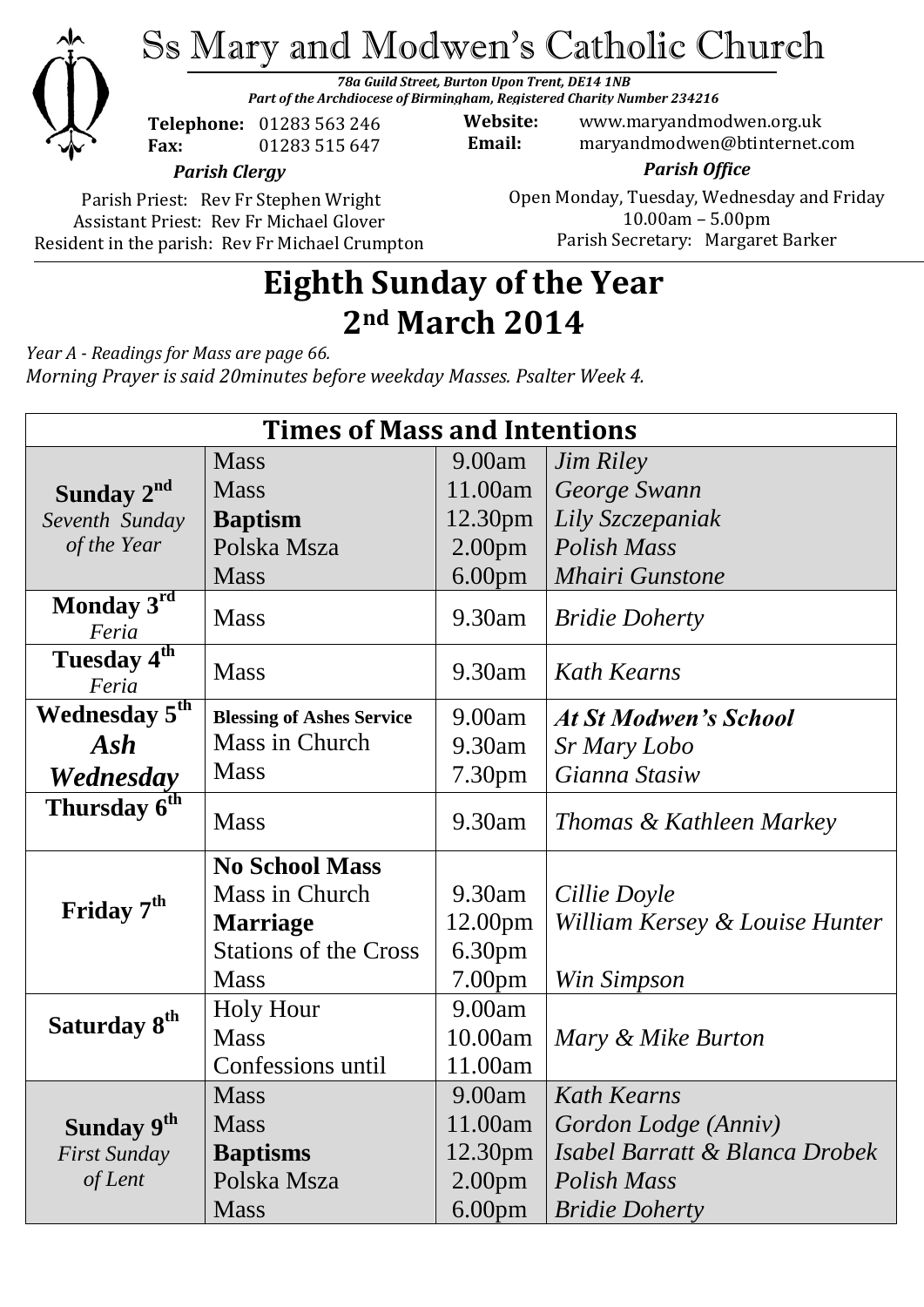### **Please pray for all the sick and housebound of the Parish:**

Kathleen Benson, David Hughes, Eileen Lee, Pat Bolton, Mary Burnside, David Hastilow, Maureen & Sidney Parker, Irene Hill, Olive Wilson, Eve Goode, Sarah Pursglove, Marjorie Staley, Marie Gibson, Martin Halligan, Martin Goddard, Merlin Joseph, Mary Hyde, Baby Katie, Betty Gould, Michael Wright, Tony Kerr-Delworth, Fr Bernard Shaughnessy, Mary Conway, Baby Tomasz Weedon, Kay Elizabeth Webster, Kirsty Freeman, Peter Hunt, Jonjo Finnegan, Michael Cobley, Russ Simpson, Brian Baldock, Joe & Marg Emery, Baby Niamh Rodriguez, Sylvia Breen, John Wain, Fr Rob Taylerson, David Priest, Baby James Kersey, Baby Elsie Mae Freeman, Jean Jackson, Anne Cope, Alastair Furness, Damian Walsh, Arthur Walsh, Thomas McHugh, Pete & Sue Hughes, Viv Saunders, Janet Stanley, Roz Fleetwood, James Cull, Isabel Kinsella, Paddy Griffin, Rita Baldock.

### **Lord Grant Eternal Rest to those who have died recently:**

Bruno Chianesi whose Funeral Service is at Bretby Crematorium on Friday 7<sup>th</sup> March at 11.30am. Sr Mary Lobo. Jan Holden.

**Offertory Collection:** £346.69 (non Gift Aid); £410.60 (Gift Aid) Standing orders £460 (Gift Aid) thank you for your generosity.

Building & Development Fund – £496.45 Building & Development Fund running total: £39,745.46

This Weekend – Retiring Collection – Cathedral Maintenance Next Weekend – Second Collection – Building & Development Fund 16th March – Retiring Collection – CAFOD Lent Fast Day

### **For Next Sunday 9th March: - Please Pray for the Priests READERS and Seminarians of the Diocese:**

G Marshment, D Rowley, S Bower-Khan **EUCHARISTIC MINISTERS** Sunday – Rev Fr Dominic Cosslett

J Joseph, J Fisher, M Noble Monday – Rt Rev Mgr David Cousins D Kiely, L Stuart Tuesday – Rev Fr W Edwin Cownley L Farrington, K Farrell, A Dyche Wednesday – Very Rev Mgr Mark Crisp **TEA & COFFEE** Thursday – Rev Fr Dushan Croos Lee & Roger/Sue & Lila/Rachel & Margaret Friday - Rev Fr John Cross

# **CHURCH CLEANING**

Anne & Margaret

### **FLOWERS**

Jean

### **PIETY SHOP**

Sarah & Marc, Helen, 6pm On Request

**CASHIERS** Saturday – Rev Fr Edward Crouzet Collette & Sheila Sunday Next – Rev Fr Laurence Crowe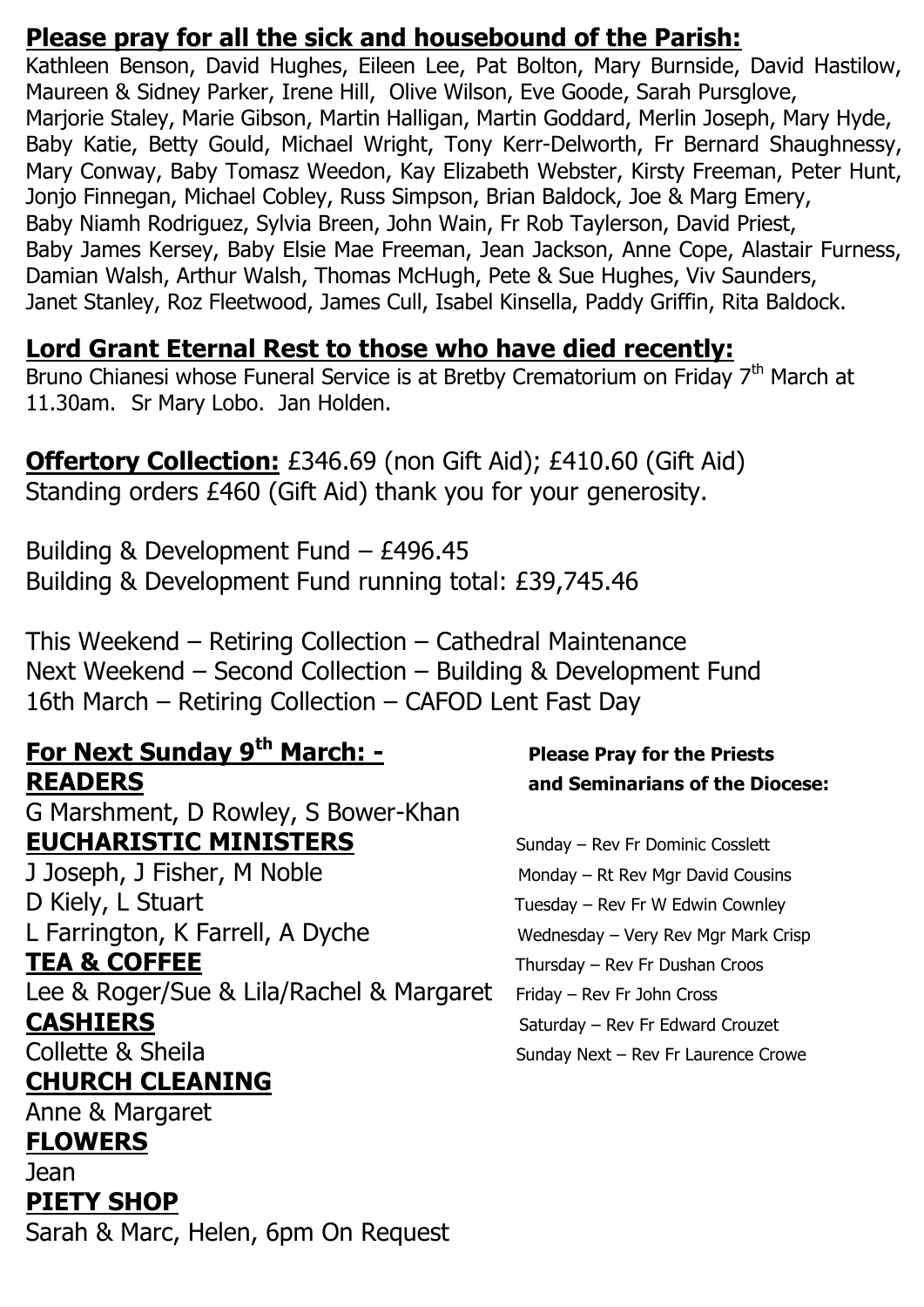**LISTENING MASS:** This weekend at the 11am Mass we welcome the pupils of St Modwen's School who are preparing for their First Holy Communion. They have been reflecting on listening well to the Word of God, a spirituality for us all, particularly in the Season of Lent.

**THE SEASON OF LENT** is ordered to preparing for the celebration of Easter. We are all invited to deepen our prayer lives, fast and give alms. The Church reminds us that we should celebrate the Sacrament of Reconciliation, so that with purified hearts we may celebrate the paschal mysteries.

**ASH WEDNESDAY:** Lent begins with Ash Wednesday on 5<sup>th</sup> March. Masses will be in Church at 9.30am & 7.30pm & there will a Blessing of Ashes Service at St Modwen's School at 9am. Ash Wednesday is a day of fast and abstinence.

**WHAT ARE YOU DOING FOR LENT?:** At the front of the Church you can write your Lenten promises on a piece of paper an place it in the box. These will be burned along with last year's palms and the ash will be used on Ash Wednesday so that we are 'marked' with our promises this season. No one will read them!

**FRIDAYS IN LENT:** Every Friday in Lent there will be Stations of the Cross at 6.30pm and Mass at 7.00pm.

**Walk With Me:** Prayer booklets and calendars are available at the back of Church. Any donations will be gratefully received.

**Lenten Alms:** With Lent around the corner, if you are considering charitable giving please consider CAFOD, whose fast day is on Friday 14<sup>th</sup> March. Or please consider our social care agency, Fr Hudson's Society, whose contact details are on the poster in the porch.

**RECONCILIATION SERVICE:** As well as the regular time for Confessions on Saturday 10.30 – 11.00am there will be a Reconciliation Service at 7pm on Monday  $14<sup>th</sup>$  April here in Church. There will be the opportunity to celebrate the Sacrament of Reconciliation with visiting priests.

**DVD PRESENTATIONS AND DISCUSSION:** We are offering a series of DVD presentations by Fr Robert Barron entitled "Catholicism" on Thursday evenings in the Parish Hall, with an opportunity for discussion and refreshments. We hope you find the evenings informative. The next meetings are 13<sup>th</sup> March, 27<sup>th</sup> March, 3<sup>rd</sup> April & 10<sup>th</sup> April.

**PARISH LOTTERY:** Last week 108 numbers played. Winning Number - 45, Pat McKeown - £54.00. Congratulations, your cheque can be collected this weekend.

**ASSISI MEETING:** We have a meeting for all the pilgrims going to Assisi in the summer on Thursday  $6<sup>th</sup>$  March at 7.30pm. We will sort out the luggage requirements at the meeting as you would have noticed from the revised letter from Anthony Coles the only luggage booked at the moment is the 10kg hand luggage. The costs for additional luggage are £50 for the 15kg and £70 for the 20kg. Please bring your passports to help with the booking process.